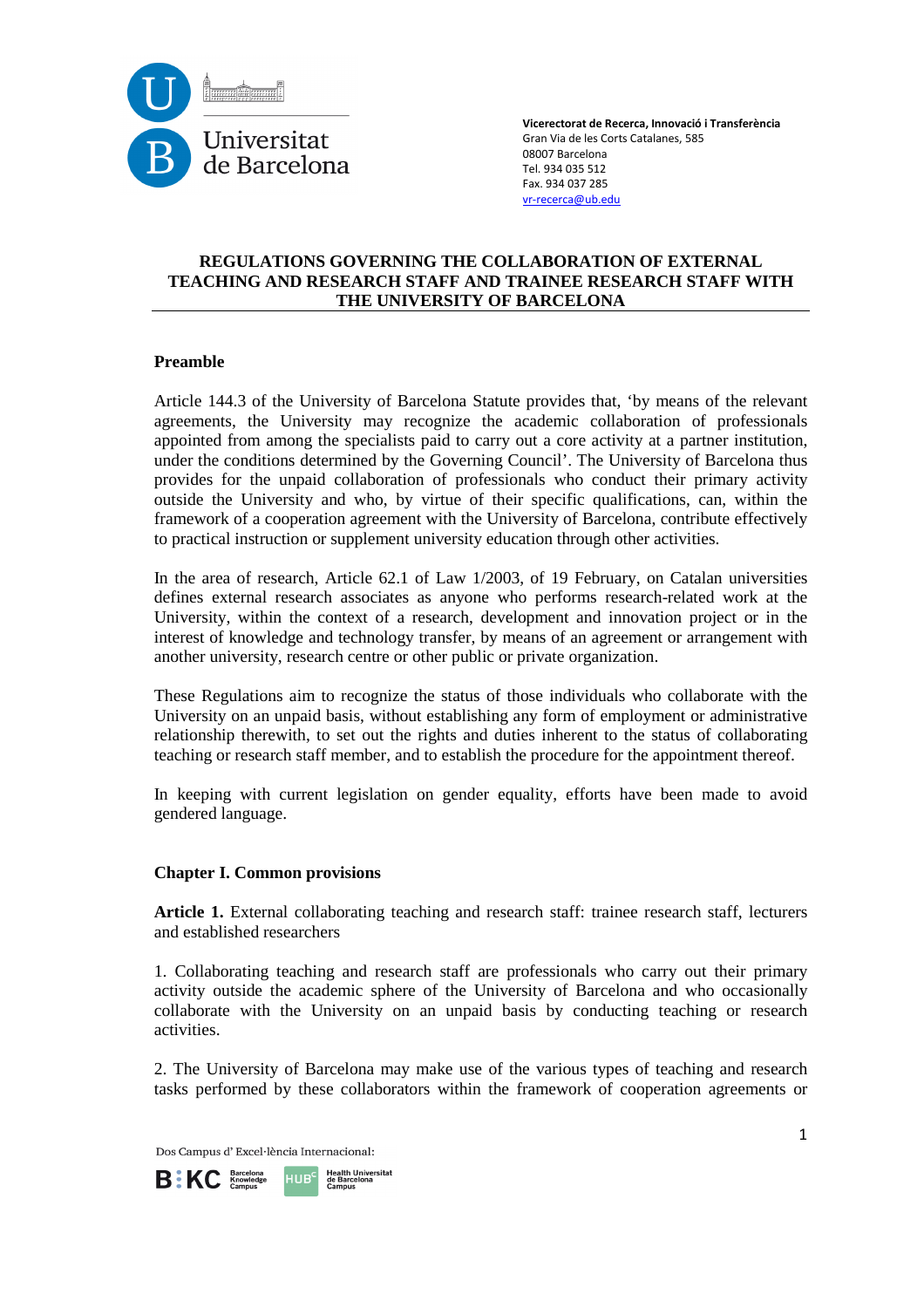

arrangements with public or private organizations. Additionally, the University may invite prominent individuals to collaborate in teaching and/or the University's research.

3. The status of collaborator does not entail any type of contractual, employment or statutory relationship with the University of Barcelona, nor does it entitle the collaborator to any form of remuneration from the University, whether through the regular budget or under the agreements provided for under Article 83 of the Spanish Universities Act (LOU).

4. Collaborators must submit proof of registration with the Spanish Social Security system. Professionals from other countries who are not registered in any of the Spanish Social Security schemes must have health insurance in order to be appointed as a collaborator.

5. The University of Barcelona will issue interested parties a document certifying their status as a collaborator. The following cases are excluded from these regulations:

- Participation of specially qualified professionals in one-off talks, congresses, seminars or conferences.
- Attendance by external staff at meetings of the UB's governing bodies.
- Collaboration, on a non-standing and non-regular basis, on training and professional development activities for UB staff.

6. Recognition of the status of collaborating teaching staff shall in no case entail the inclusion of the collaborator's activity in the corresponding course plans, nor may the collaborator, as part of the cooperation provided for under this title, assume responsibility for a subject or its planning.

7. Should the collaboration be governed by an agreement, said agreement must stipulate the breakdown of any costs arising from the external collaborator's use of UB facilities and/or services or from the purchase of any insurance required to cover the collaborator's activities. Where no such agreement exists, for collaborators who are contributing at the invitation of a faculty or school, institute, department or research group, the invitation must indicate who will bear the aforementioned costs, which may not, under any circumstances, entail any expense for the University.

### **Chapter II. Types of collaborators**

**Article 2.** Types

Collaborators may engage in teaching or research activities. The following types of collaborators shall exist:

1. Collaborating teaching staff, including:

A) External teaching associates: external internship supervisors; associate clinicians; bachelor's and master's degree final project supervisors.

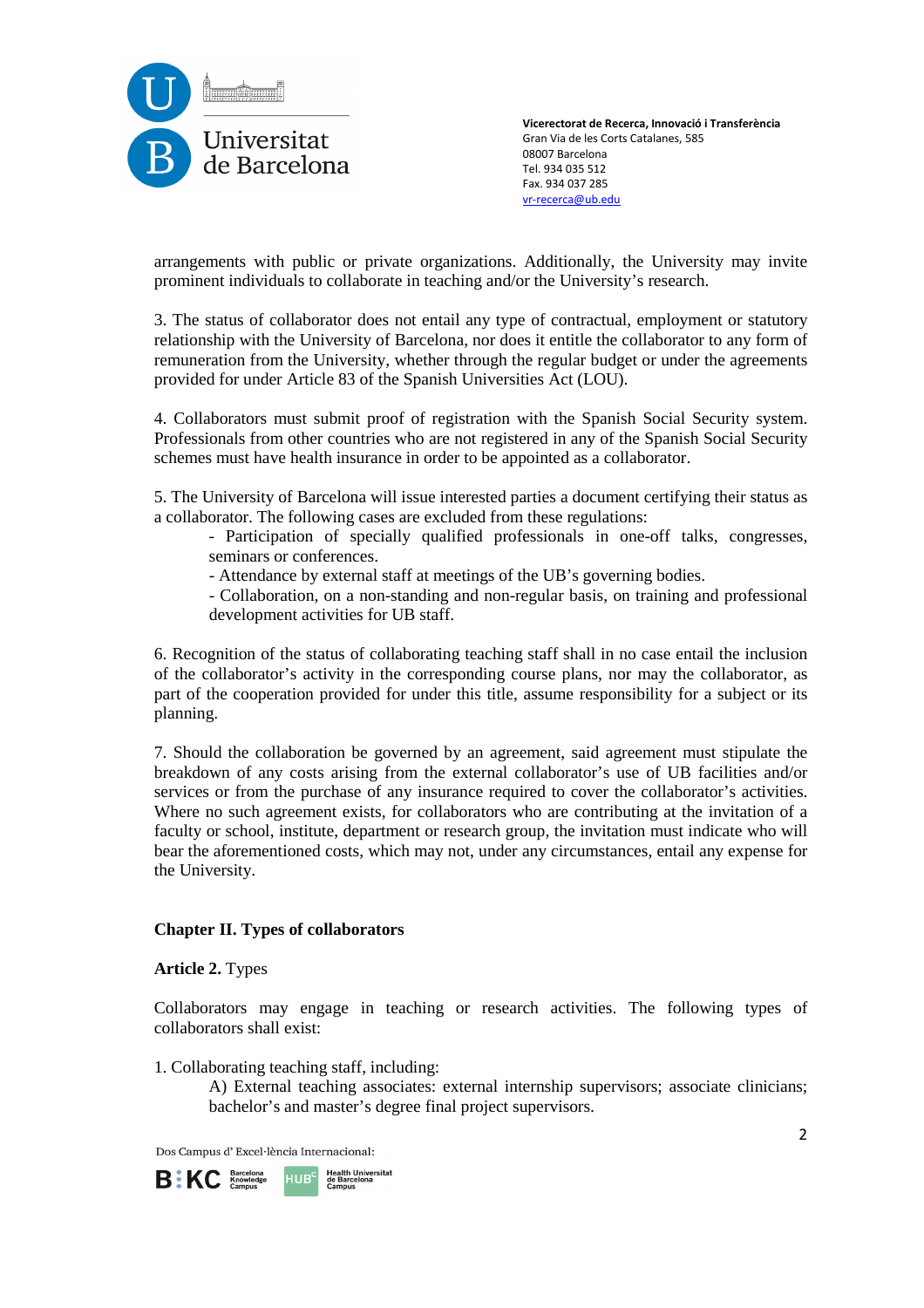

B) Guest lecturers.

- 2. Collaborating research staff, including:
	- A) External research associates.
	- B) Guest researchers.
- 3. Collaborating trainee research staff (doctoral students).

**Article 3.** Collaborating teaching staff

### 1) External teaching associates

External teaching associates are professionals who engage in a professional, business or employment activity other than teaching at the University of Barcelona that is related to practical subjects included in the instruction for a UB course.

External teaching associates may be:

### 1.1. External internship supervisors

These are professionals who, having no contractual or statutory relationship with the UB, regularly collaborate in the University's degree programmes, whether at the University or as part of their duties at their home institution, coordinating or supervising the external internship activities of the students assigned by the University of Barcelona.

### 1.2. Associate clinicians

These are professionals from any of the healthcare institutions or organizations covered by an agreement signed with the UB who, having no contractual or statutory relationship with the UB, collaborate in the practical instruction of health science studies while at the same time discharging their professional duties at the aforementioned organizations.

### 1.3. Bachelor's and master's final project supervisors

These are people from organizations affiliated with the UB by means of an agreement, arrangement or other type of undertaking, who cooperate in teaching tasks related to the supervision and mentoring of bachelor's and master's theses, whether at the University itself or at their home institution or organization.

### 2) Guest lecturers

Guest lecturers are lecturers from other universities or research centres who are on sabbatical or have been given leave by their home institution and who have been invited to the University of Barcelona by a UB research group, department or institute. Throughout their stay with the University group, they may engage in teaching in collaboration with their host group, in accordance with the terms established by the researcher and without the need for any type of formal agreement between the institutions other than the guest lecturer's inclusion in the UB's Register of External Collaborators.

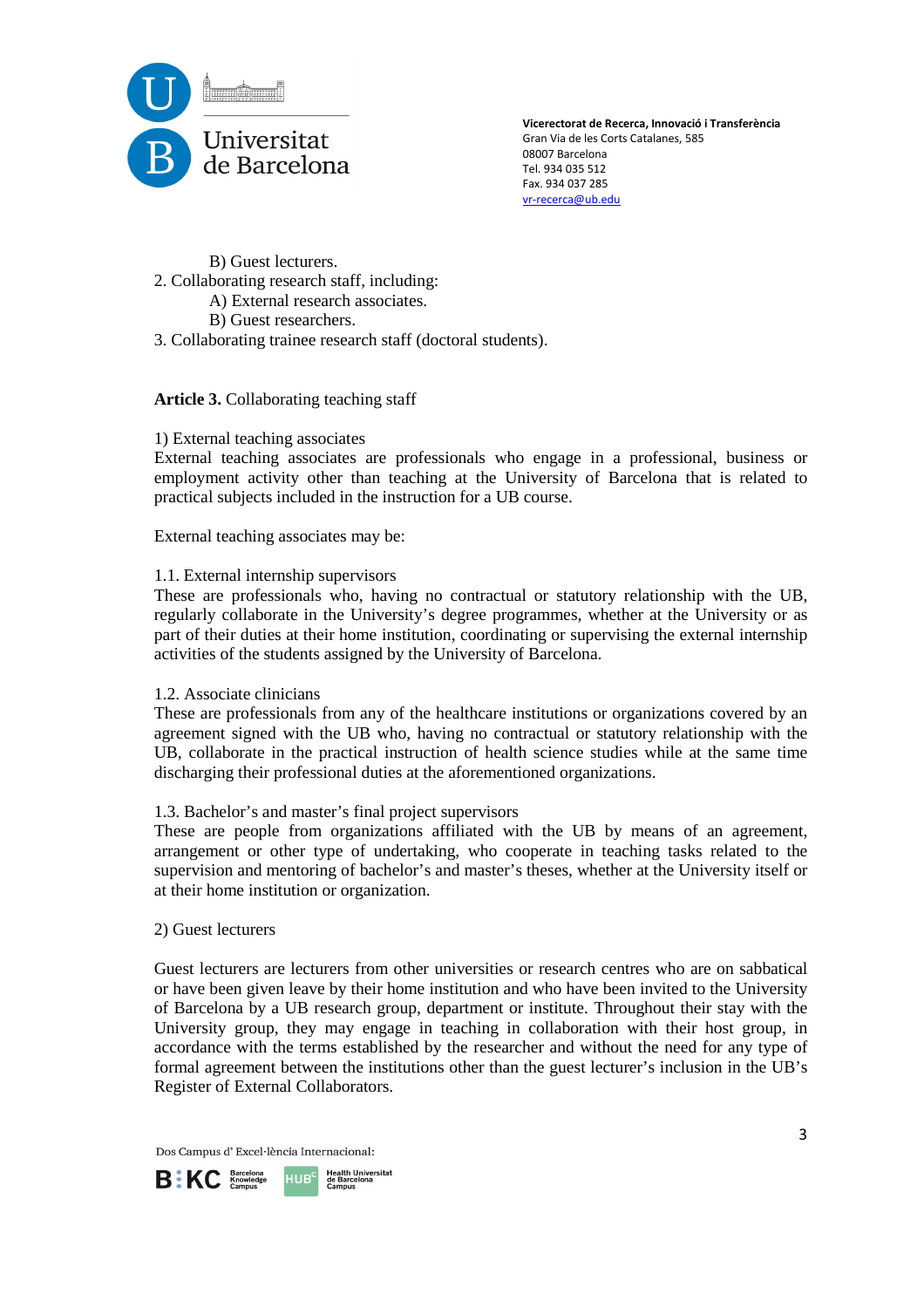

**Article 4.** Rights and duties of collaborating teaching staff

1. Collaborating teaching staff shall have the following rights:

a) The appointment as collaborating teaching staff shall not entail any type of contractual, employment, administrative or any other type of relationship entitling the collaborator to compensation from the UB for services rendered, whether through the regular budget or under Article 83 of the Spanish Universities Act (LOU).

b) The academic collaboration shall be provided free of charge and without any expectation of monetary or other compensation or consideration. The status of collaborating teaching staff entails solely the recognition of the collaborator's academic, scientific or professional merits, notwithstanding the possibility that the collaboration may be recognized as part of the curriculum by the applicable institution.

c) Collaborating teaching staff shall never be given individual academic responsibility: their collaboration must be supervised by an active UB lecturer, who will be responsible for signing off on any official examination results.

d) Regardless of the tasks they carry out, collaborating teaching staff shall not be counted as departmental staff members. Therefore, their activity shall not count towards the total number of teaching hours offered in a given field of knowledge nor shall it be taken into consideration when determining the assignment of departmental spaces.

e) Faculties, schools and departments must provide collaborating teaching staff with the resources they need to carry out their activity.

f) Collaborating teaching staff shall not be members of the departmental councils, although they may be invited to attend sessions as non-voting participants. Likewise, they shall not have voting rights at the level of the University's governing bodies.

2. Collaborating teaching staff shall have the following duties:

a) Collaborating teaching staff must comply with the University of Barcelona's academic regulations.

b) Collaborating teaching staff may use the University's common facilities and services subject to the limits set by the University in the document certifying their collaboration based on the nature thereof.

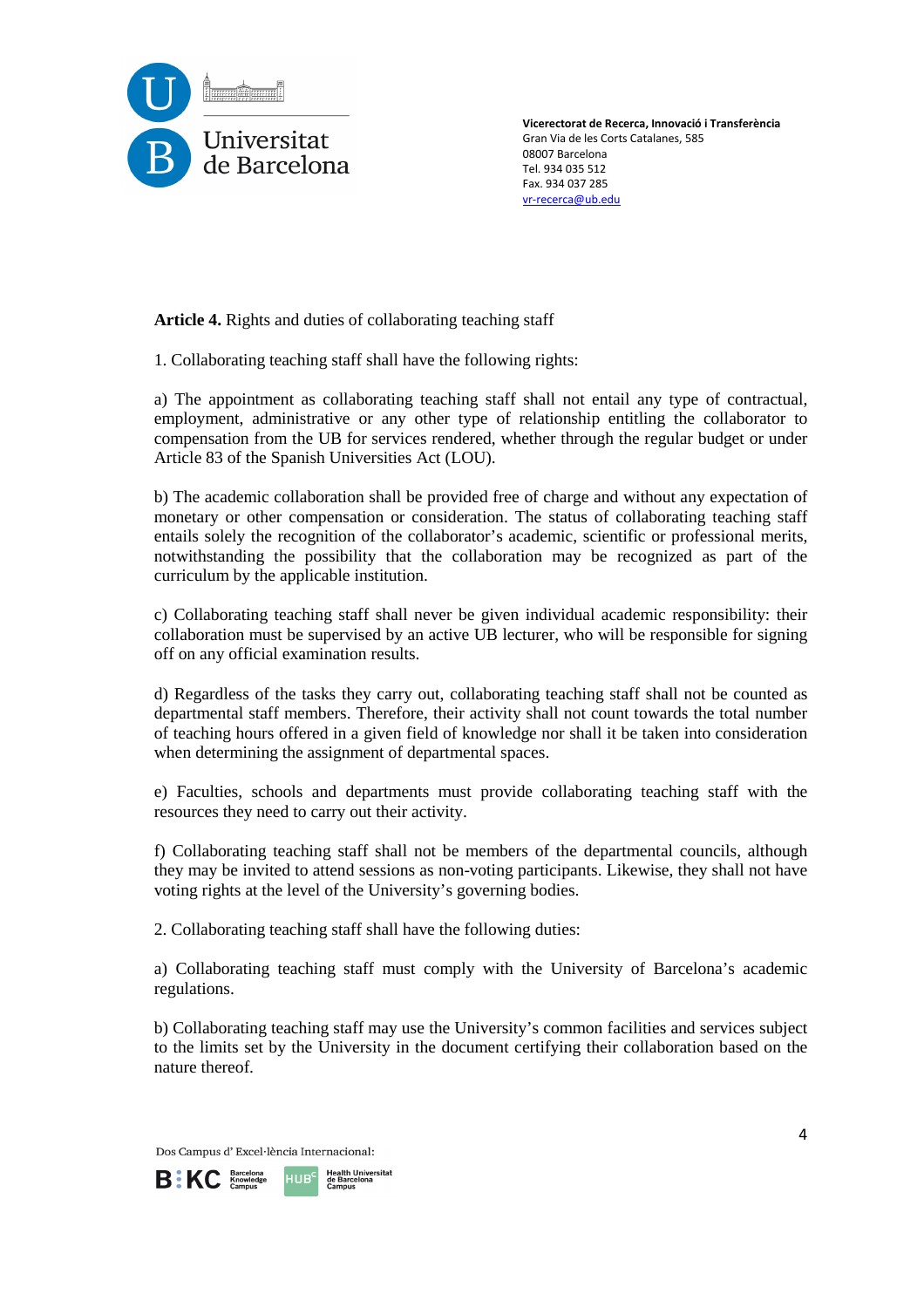

c) All tort liability must be covered by the University of Barcelona's current insurance or by specific policies subscribed to this end.

### **Article 5.** Collaborating research staff

### 1) External research associates

External research associates are individuals who perform research-related work at the University of Barcelona, within the context of a research, development and innovation project or in the interest of knowledge and technology transfer, by means of an agreement or arrangement with another university, research centre or other public or private organization. They retain their employment contract with their home institution and are assigned to a UB department or research institute.

#### 2) Guest researchers

Guest researchers are individuals from other universities or research centres who are on sabbatical or have been given leave by their home institutions and who have been invited to the University of Barcelona by a UB research group, department or research institute. Throughout their stay with the University group, they may conduct their research in collaboration with their host group, in accordance with the terms established by the researcher and without the need for any type of formal agreement between the institutions other than the guest researcher's inclusion in the UB's Register.

**Article 6.** Rights and duties of collaborating research staff

1. Collaborating research staff shall have the following rights:

a) To use the University's common facilities and services subject to the limits set by the University in light of the nature of the collaboration.

b) All tort liability must be covered by the UB's current insurance or by specific policies subscribed to this end.

c) Any intellectual property rights will belong to the University of Barcelona researcher, in the terms established by the UB's regulations, although a percentage may set for the collaborator's contribution by means of a cooperation agreement or arrangement.

2. Collaborating research staff shall have the following duties:

a) To comply with the rules of procedure in place for the department or unit in which they are carrying out their activities, adapting the organization of their work to the University's needs in order to maximize the efficiency and effectiveness they are able to offer the host research group.

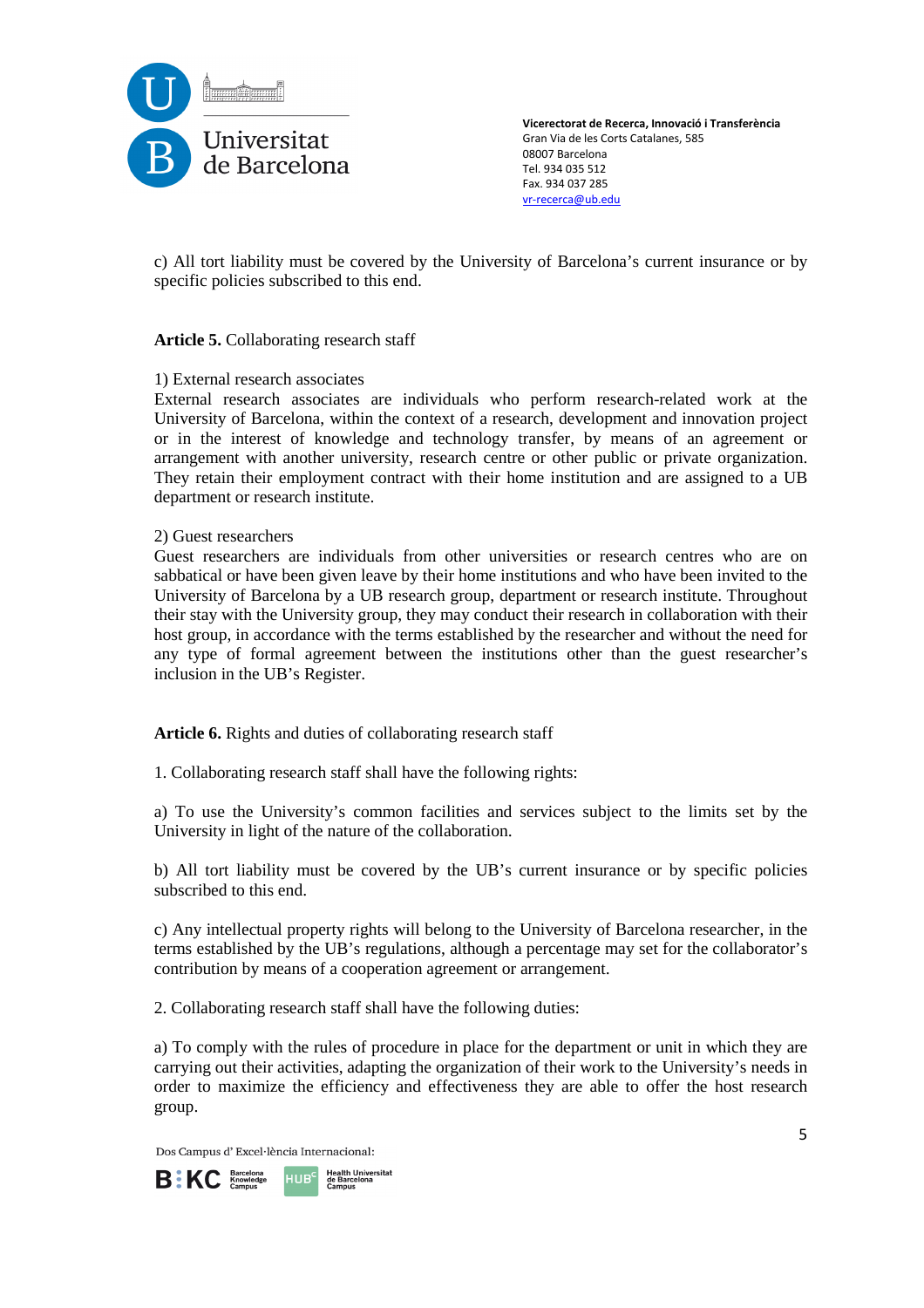

b) With regard to patent ownership and related exploitation rights, collaborating research staff must comply at all times with the University of Barcelona's general regulations.

c) External research associates must indicate their dual affiliation with their home institution and the University of Barcelona on any publications resulting from the research conducted under the agreement.

### **Article 7. Trainee research staff from other universities**

Trainee research staff from other universities include those doctoral students enrolled at institutions other than the University of Barcelona who are carrying out a research fellowship at the UB as part of their doctoral thesis. This fellowship shall not entail any formal relationship with the UB, and the research will be conducted in collaboration with the host group.

### **Article 8. Rights and duties of trainee research staff from other universities**

1. Trainee researchers from other universities shall have the following rights:

a) To use the University's common facilities and services subject to the limits set by the University in light of the nature of the collaboration.

b) All tort liability must be covered by the UB's current insurance or by specific policies subscribed to this end.

c) Any intellectual property rights will belong to the University of Barcelona researcher, in the terms established by the UB's regulations, although a percentage may be set for the collaborator's contribution by means of a cooperation agreement or arrangement.

2. Trainee research staff from other universities shall have the following duties:

a) To comply with the rules of procedures in place for the department or unit in which they are carrying out their activities, adapting the organization of their work to the University's needs in order to maximize the efficiency and effectiveness they are able to offer the host research group.

b) With regard to patent ownership and related exploitation rights, the collaborator must comply at all times with the University of Barcelona's general regulations.

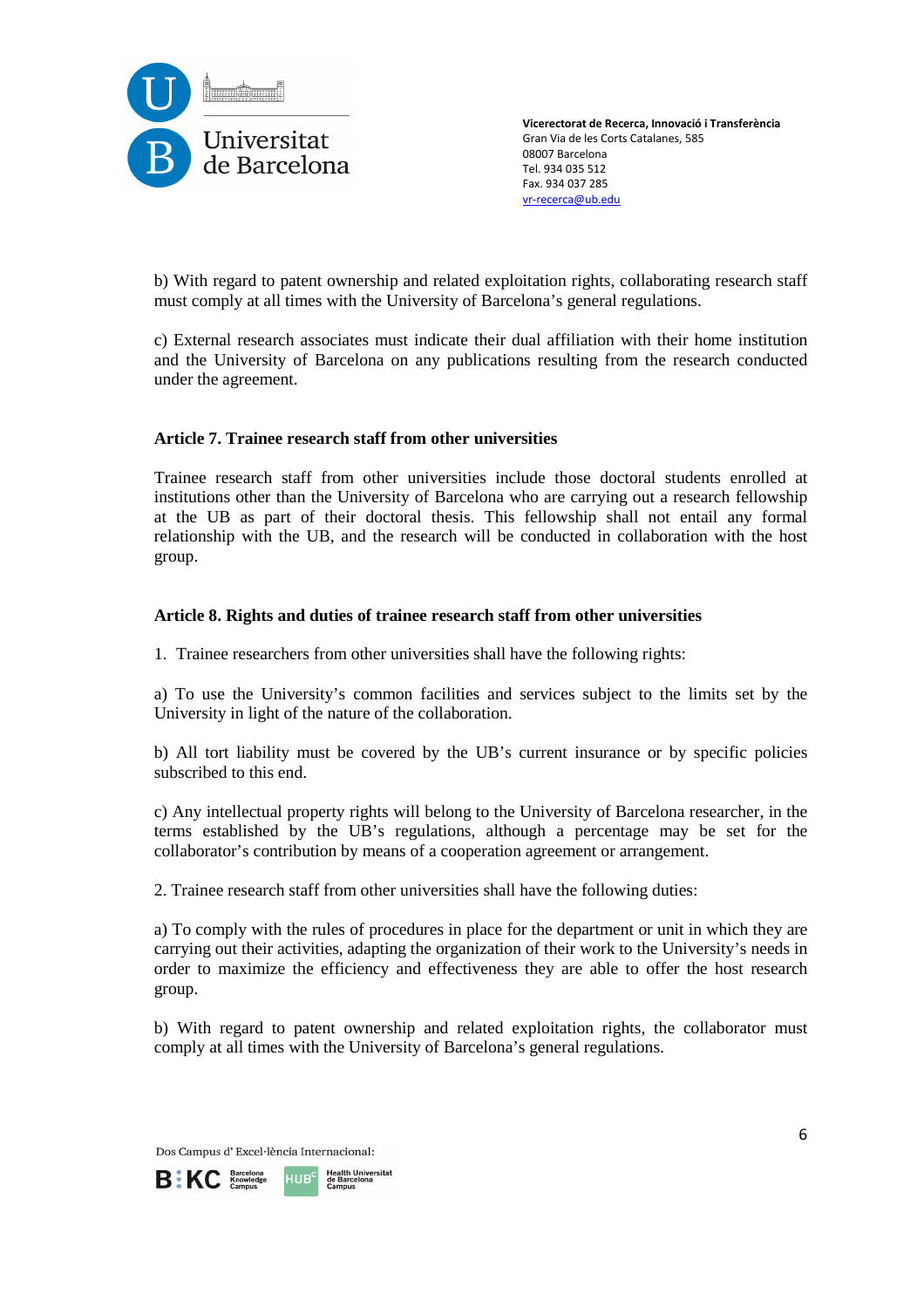

c) External research associates must indicate their dual affiliation with their home institution and the University of Barcelona on any publications resulting from the research conducted under the agreement.

# **Chapter III. Appointment procedure and Register**

**Article 9.** Proposal and appointment of collaborators

1. The appointment of an external collaborator may be requested at the proposal of one or more lecturers from a research group, department, research institute or centre. The request must include the rationale for the proposal, a brief curriculum vitae of the proposed candidate (for guest lecturers and researchers), an explanation of how the candidate's appointment will benefit the University, the duration of the proposed collaboration, and proof that the candidate is registered with Spanish Social Security or an equivalent system. Collaborating teaching staff will be appointed within the framework of an academic cooperation agreement or arrangement, or when the external party is invited to collaborate.

2. The request must be submitted to the Department Director and/or UB Research Institute or Research Centre Director for approval. At the request of the interested party, the Director will issue a document certifying the individual's status as a collaborator.

**Article 10.** Agreements or arrangements for external collaborators with the University

1. When a cooperation agreement or arrangement is signed between the University of Barcelona and a public or private organization regarding the affiliation of collaborating research staff with the University, it must cover:

a) The purpose and activity to be carried out.

b) Funding.

- c) The premises and material resources to be used.
- d) How the work will be organized and coordinated.
- e) Intellectual and industrial property.

**Article 11.** Register of collaborators' stays at the University of Barcelona

1. External collaborators (whether collaborating teaching staff, research staff or trainee research staff) engaged in stays lasting 5 days or more shall be entitled to the issue of a collaborator card.

2. Each stay by an external collaborator at the University lasting 5 days or more must be reported and recorded in the Register of External Collaborators managed by the UB's Office of Mobility and International Programmes (OMPI).